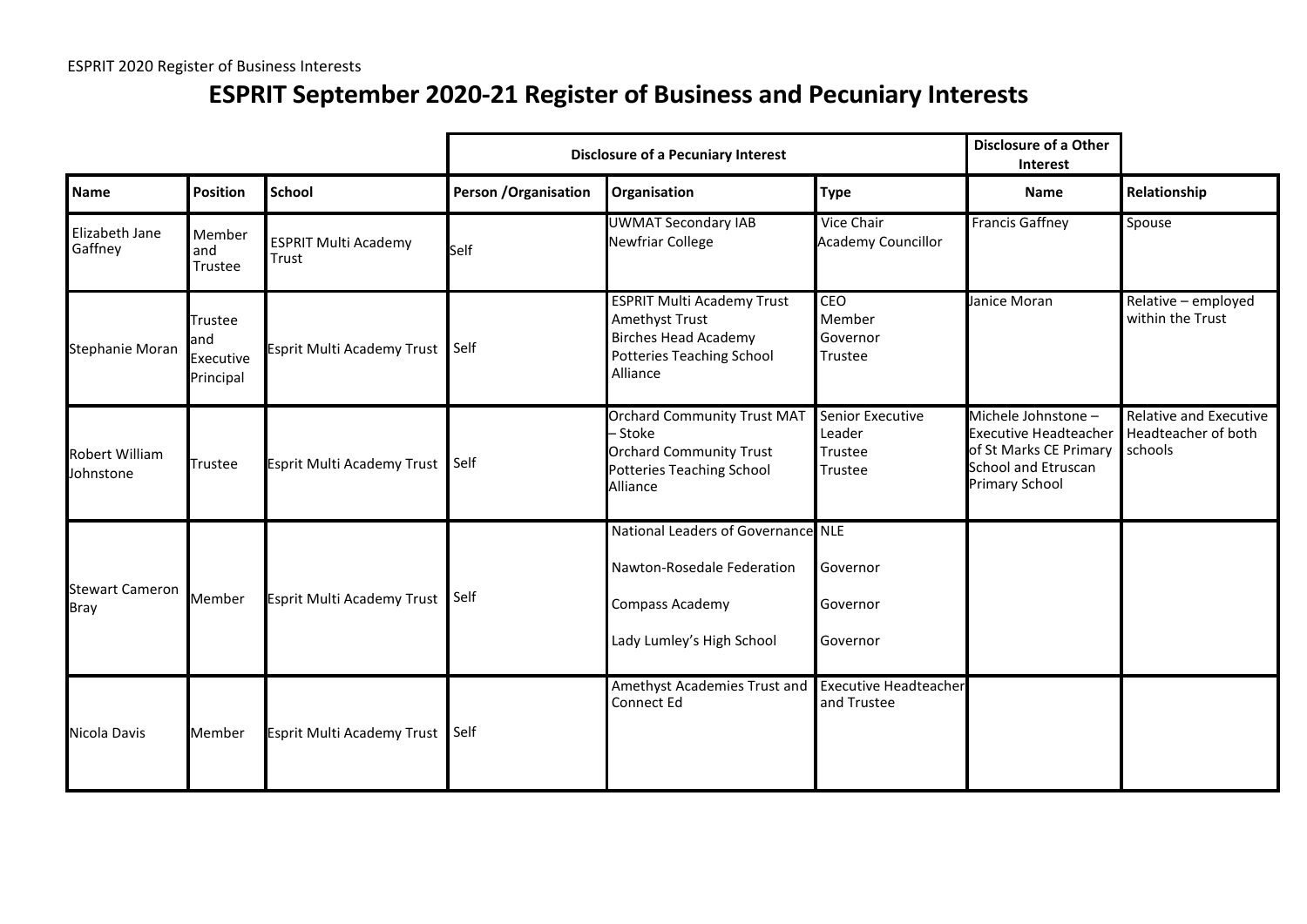|                                         |                 |                                   | <b>Disclosure of a Pecuniary Interest</b> |                                                                                                                                                                                                                        |                                                                                                                                                                           | <b>Disclosure of a Other</b><br>Interest      |              |
|-----------------------------------------|-----------------|-----------------------------------|-------------------------------------------|------------------------------------------------------------------------------------------------------------------------------------------------------------------------------------------------------------------------|---------------------------------------------------------------------------------------------------------------------------------------------------------------------------|-----------------------------------------------|--------------|
| <b>Name</b>                             | <b>Position</b> | <b>School</b>                     | <b>Person / Organisation</b>              | Organisation                                                                                                                                                                                                           | <b>Type</b>                                                                                                                                                               | Name                                          | Relationship |
| <b>Councillor Lilian</b><br><b>Dodd</b> | Member          | <b>Esprit Multi Academy Trust</b> | <b>Self</b>                               | Stoke on Trent City Council<br>Stoke on Trent Food Bank                                                                                                                                                                | ouncillor<br>Trustee                                                                                                                                                      |                                               |              |
| <b>Francis Gaffney</b>                  | Member          | Esprit Multi Academy Trust        |                                           |                                                                                                                                                                                                                        |                                                                                                                                                                           | Elizabeth Jane Gaffney Spouse                 |              |
| <b>Simon Atkins</b>                     | Member          | Esprit Multi Academy Trust Self   |                                           | Cooper Parry LLP (Chartered<br>Accountants)<br>Clement Keys LLP (dormant<br>entity)<br>Cooper Parry Holdings Limited<br>Cooper Parry Group Limited<br><b>Communities Academies Trust</b><br>MLG Education Services Ltd | Partner and<br>designated member<br>Partner and<br><b>Designated Member</b><br>Director and Member<br>Director and Member<br>Director and Member<br>Minority share holder | Sarah Atkins,<br>Community Academies<br>Trust | Spouse       |
| Paul Atkins                             | Trustee         | Esprit Multi Academy Trust Self   |                                           | Alchimisti Limited                                                                                                                                                                                                     | Director                                                                                                                                                                  |                                               |              |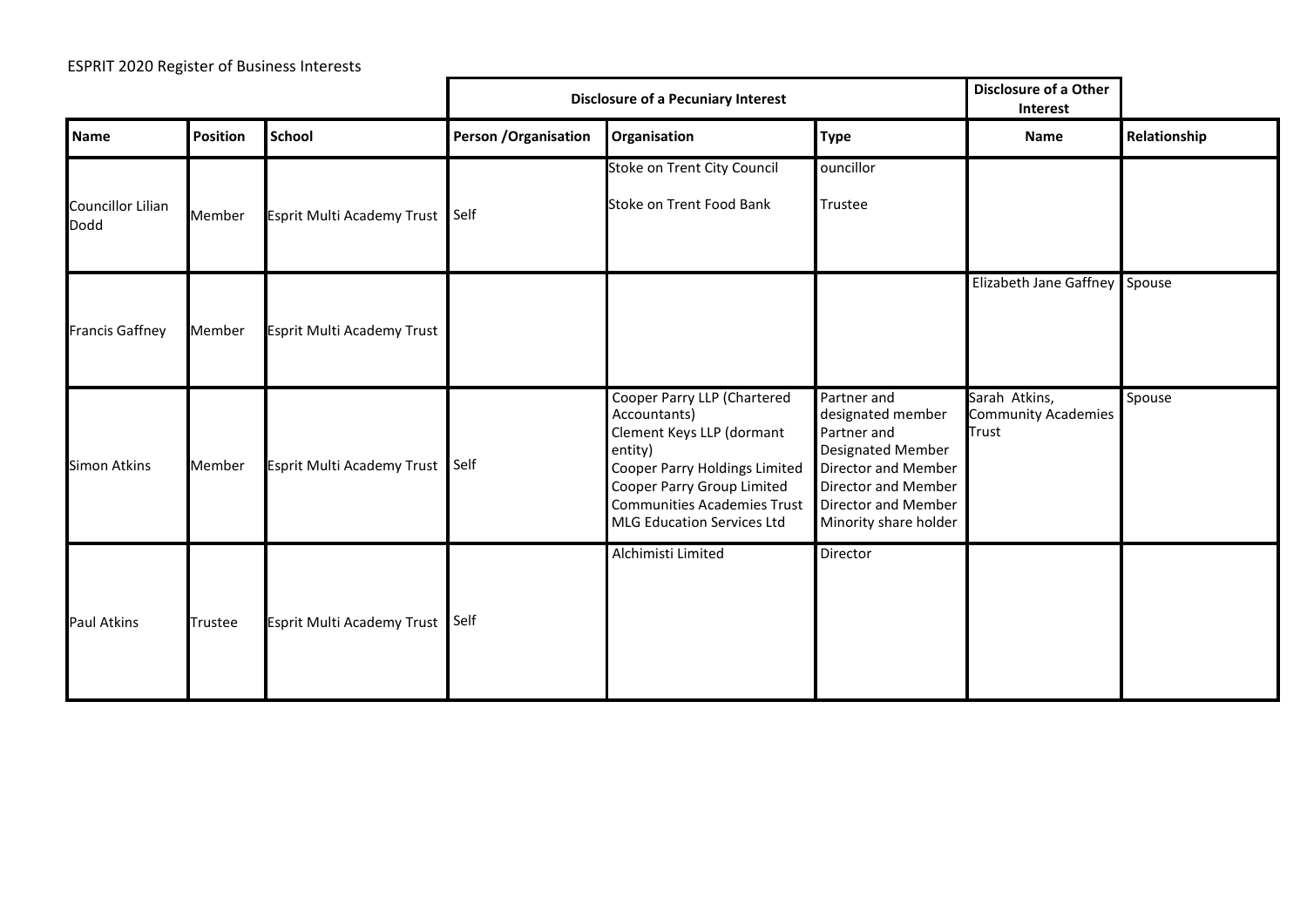|                      |                    |                                 | <b>Disclosure of a Pecuniary Interest</b> |                                                     |                       | Disclosure of a Other<br>Interest                             |                      |
|----------------------|--------------------|---------------------------------|-------------------------------------------|-----------------------------------------------------|-----------------------|---------------------------------------------------------------|----------------------|
| <b>Name</b>          | Position           | <b>School</b>                   | Person / Organisation                     | Organisation                                        | <b>Type</b>           | <b>Name</b>                                                   | Relationship         |
| Patrick Ralison      | Trustee            | Esprit Multi Academy Trust Self |                                           | <b>G4G Limited</b><br>Macron Court (Crewe) Ltd      | Director<br>Director  |                                                               |                      |
| Marianne<br>Williams | Finance<br>Officer | Esprit Multi Academy Trust Self |                                           | St Margaret Ward                                    | Governor              | Martin Vaughan,<br><b>Business Partner Currys</b><br>PC World | Partner              |
| Shirley Carrigan     | Governor           | Esprit Multi Academy Trust      |                                           |                                                     |                       | Olivia Salmon<br>Child at Grove                               | Relative<br>Relative |
| Katie Dixon          | Governor           | Esprit Multi Academy Trust Self |                                           | <b>Birches Head Academy</b><br><b>Reach Academy</b> | Principal<br>Governor |                                                               |                      |
| Verity Caddy         | Governor           | Esprit Multi Academy Trust Self |                                           |                                                     |                       | Child at Grove<br>Academy                                     | Relative             |
| Muzamal<br>Mahmmod   | Governor           | Esprit Multi Academy Trust Self |                                           | <b>Willows Primary School</b>                       | Co-opted Governor     |                                                               |                      |
| Lee Woodham          | Trustee            | Esprit Multi Academy Trust Self |                                           | <b>Aspire Living</b>                                | Non-Executive Trustee |                                                               |                      |